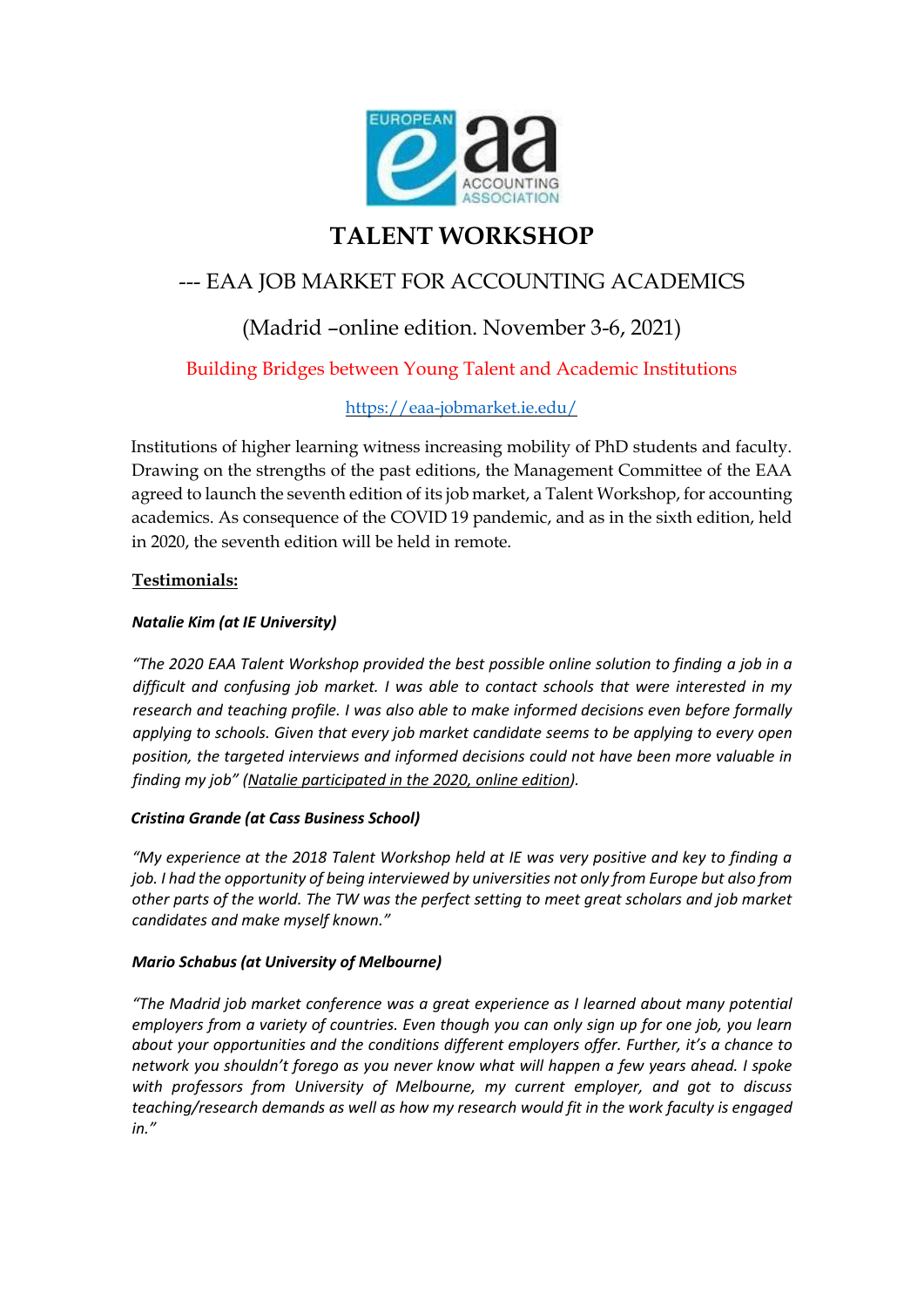#### **Participants in past editions:**

| Year | <b>Candidates</b> | <b>Recruiters</b> | <b>Universities</b> |
|------|-------------------|-------------------|---------------------|
| 2015 | 42                | 52                | 38                  |
| 2016 | 40                | 60                | 35                  |
| 2017 | 48                | 69                | 41                  |
| 2018 | 42                | 67                | 37                  |
| 2019 | 55                | 81                | 41                  |
| 2020 | 75                | $-- -$            | 45                  |

#### **Supporting institutions**

The Talent Workshop held editions during 2015-2020. The following institutions have participated in the event: Aalborg University Business School, Aalto University School of Business, BI Norwegian Business School, Bocconi University, China Europe International Business School, Concordia University, Copenhagen Business School - Department of Accounting, CUNEF, EDHEC, ESCP Business School, ESSEC Business School, Frankfurt School of Finance & Management, HEC Department of Accounting and Management Control, HEC Lausanne - University pf Lausanne, IE University, IÉSEG School of Management, INSEAD, KU Leuven, London School of Economics and Political Science, NEOMA Business School, Monash University, National University of Singapore, Norwegian School of Economics, Pontificia Universidad Javeriana, Radboud University, Rennes School of Business, RSM Erasmus University, SolBridge International School of Business, TBS Business School, Tilburg University, Umeå University (Umeå School of Business, Economics and Statistics), Universidad Carlos III de Madrid, Universitat de les Illes Balears, Université Toulouse 1 Capitole, University of Amsterdam, University of Bristol, University of Cyprus, University of Glasgow, University of Innsbruck, University of Manchester, University of Mannheim- Business School, University of Padova, University of Southern Denmark, University of Warwick, Warwick Business School, WHU - Otto Beisheim School of Management.

#### **Venue**

As in the 2020 edition, the event will be held on online mode (November 3-6, 2021). The hosting institution is IE University. During the event, recruiters and candidates will have the opportunity to meet through private, online interviews. The hosting institution will provide the logistics and necessary resources to ensure a successful event to candidates and recruiters.

#### **Application –PhD students.**

PhD students interested in participating in the job market as candidates are asked to submit the following materials **before September 27, 2021:**